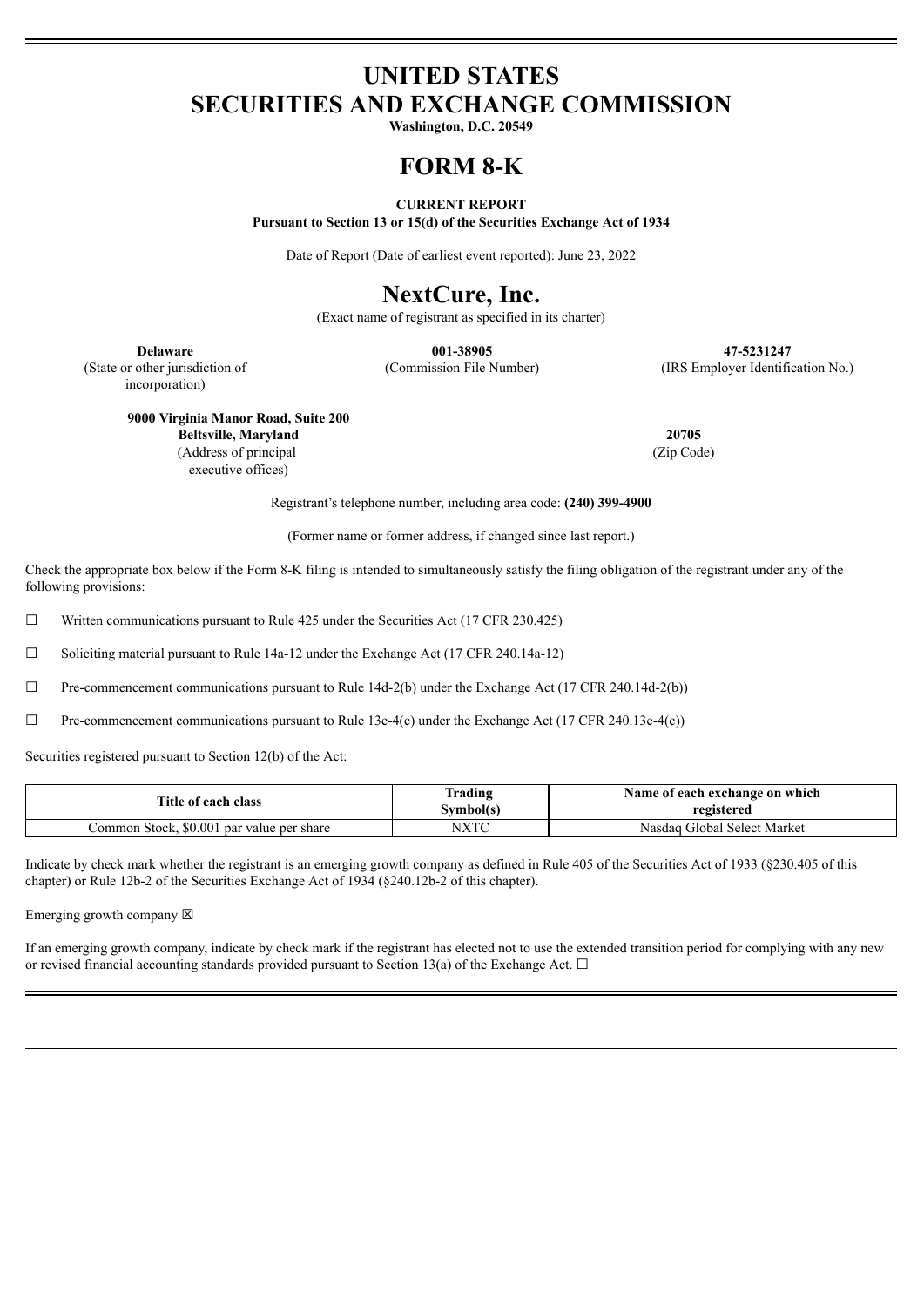#### **Item 5.07. Submission of Matters to a Vote of Security Holders.**

On June 23, 2022, NextCure, Inc. (the "Company") held its 2022 Annual Meeting of Stockholders (the "Annual Meeting"). Set forth below are the matters voted upon at the Annual Meeting and the final voting results for each matter as certified by the inspector of election.

### *Proposal No. 1: Election of Class III Directors*

The Company's stockholders elected David Kabakoff, Ph.D, Michael Richman and Stephen W. Webster as Class III members of the Company's Board of Directors (the "Board"), each to serve for a three-year term expiring at the Company's 2025 Annual Meeting of Stockholders, or until such director's earlier death, resignation, or removal from the Board. The results of the votes were as follows:

| <b>Nominee</b>        | For        | Against   | Abstain | <b>Broker Non-Votes</b> |
|-----------------------|------------|-----------|---------|-------------------------|
| David Kabakoff. Ph. D | 11.548.824 | 1.187.004 | 245.392 | 4,783,701               |
| Michael Richman       | 11.609.302 | 1,124,238 | 247.680 | 4,783,701               |
| Stephen W. Webster    | 11,530,304 | ,202,184  | 248.732 | 4,783,701               |

#### *Proposal No. 2: Ratification of Appointment of Independent Registered Public Accounting Firm*

The Company's stockholders ratified the appointment of Ernst & Young LLP as the Company's independent registered public accounting firm for the fiscal year ending December 31, 2022. The results of the vote were as follows:

| For                                   | <b>gainst</b>    | Abstair                      | • Votes<br>Non-<br>''roker ∶ |
|---------------------------------------|------------------|------------------------------|------------------------------|
| $\overline{ }$ $\overline{ }$<br>77 S | $\sim$ 200<br>-- | $- -$<br>$70^{\circ}$<br>, J |                              |